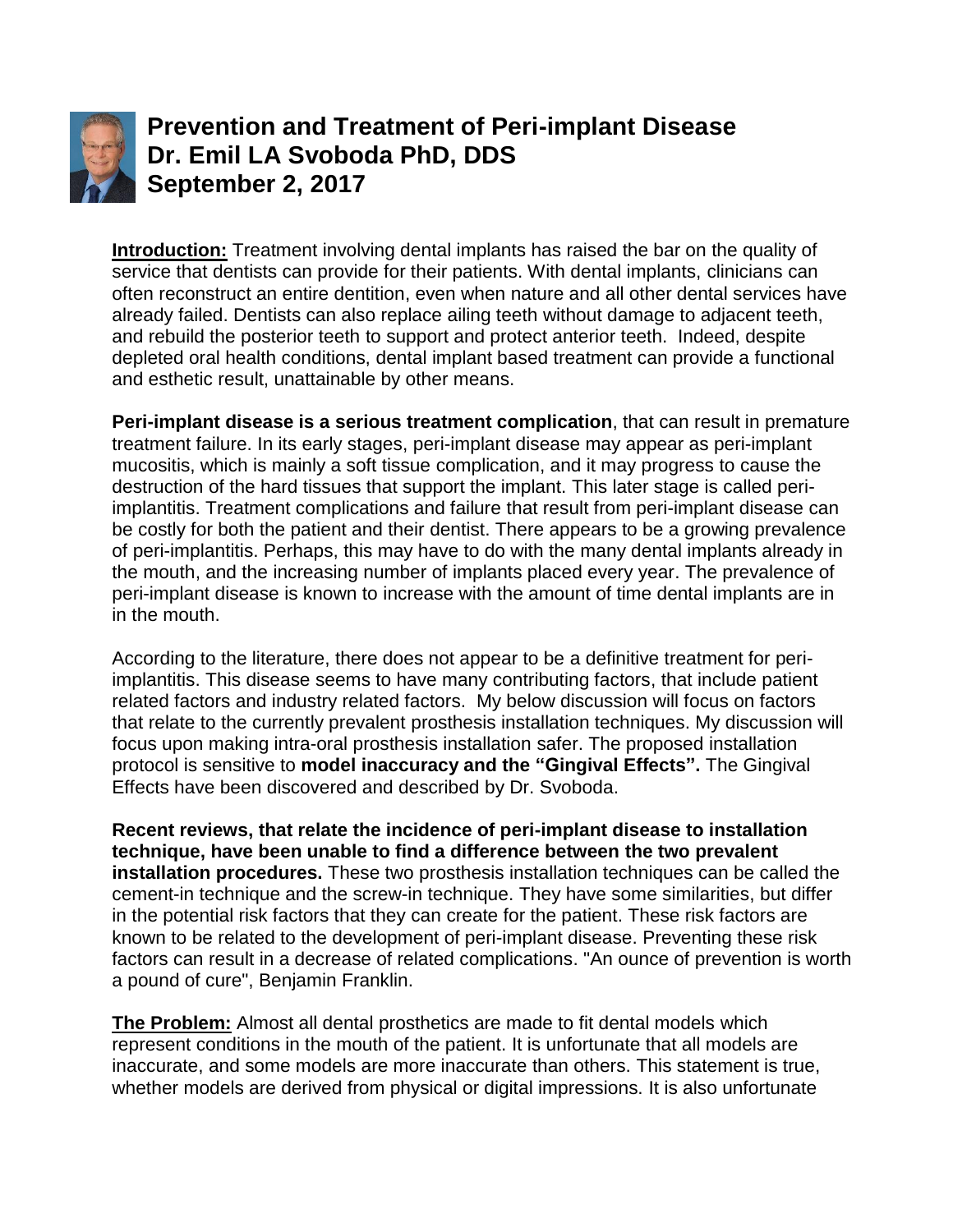that the laboratory technician and the dentist are usually unable to judge the accuracy of the model and thus the accuracy of the prosthesis that is constructed upon it.

**The current screw-in prosthesis installation technique can cause the "implantabutment misfit".** When the abutments and the prosthesis are joined together, according to information derived from an inaccurate model, the parts of the abutments that are to connect to implants inside the mouth, are also inaccurate. Thus, the amount of model inaccuracy determines the amount of misfit at the implant-abutment connection during the screw-in installation processes. The implant-abutment misfit is a known risk factor for peri-implant disease.

**The current cement-in prosthesis installation technique can optimize the implantabutment connection, but can cause the advent of residual subgingival cement.**  The cement-in protocol requires that abutments be individually installed, prior to attaching the prosthesis. The accuracy of fit, between the implants and the abutments are thus determined by the accuracy of the machined parts, and not the laboratory model. Unlike the screw-in technique, the cement-in technique can optimize the implant-abutment fit. However, the process of intra-oral cementation may cause the problem of "residual subgingival cement". Residual subgingival cement is a known risk factor for peri-implant disease.

Both the above issues are well documented in the literature and are reviewed by Dr. Svoboda's in his 2017 Chicago Presentation. [\(www.ReverseMargin.com\)](http://www.reversemargin.com/). This presentation also includes relevant literature, that supports all the information presented in this article and a means of mitigating the above risk factors, to prevent related complications.

In a 2009 study, TG Wilson, a Periodontist in Texas, found that 81% of the single "cement-in" crown restorations, referred to his office with peri-implant disease, were found to have residual subgingival cement. He also found that removing this cement resulted in a resolution of the disease in 74% of the cases. This is exciting news, as 74% of the time, residual subgingival cement appears to have caused the observed periimplant disease. Remove the cause, and that specific problem is resolved. Indeed, it appears to be prudent for a clinician to suspect residual subgingival cement, whenever persistent inflammation is observed around any cemented prosthesis. **Locating and cleaning away residual subgingival cement could eliminate related peri-implant disease 74% of the time. That could be viewed as a reasonable rate of success, for the treatment of peri-implant disease.**

**What about the prosthesis that has been installed by the screw-in technique?** Unlike the cemented prosthesis, there is no residual subgingival cement to worry about, because the abutment-prosthesis complex is usually joined or cemented together to fit a laboratory model outside the mouth, before being installed into the mouth. Excess cement, if used to lute the abutment-prosthesis components, can thus be effectively located and cleaned away before the prosthesis is installed. Unfortunately, because laboratory models are inaccurate, the dentist will usually need to adjust contacts, fit and occlusion during the installation process. Since the accuracy is variable, some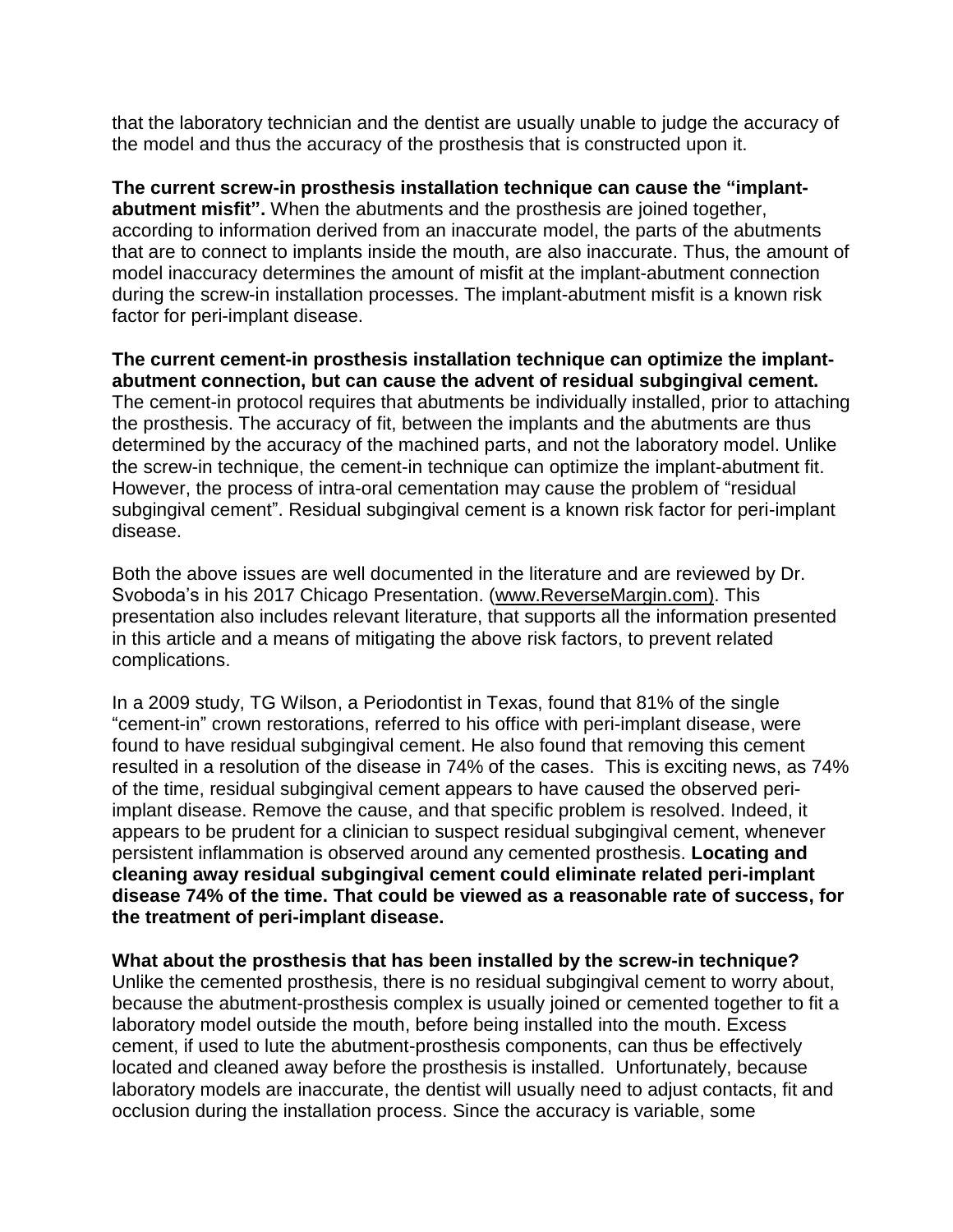installations will go better than others. Indeed, if the models were accurate representations of the mouth, there would be little or no need to adjust the prosthesis during the installation process.

The screw-in technique stipulates that the prosthesis be connected to the retaining abutments on the laboratory model prior to being installed into the mouth. Once the abutments are physically connected to the prosthesis that has been made to fit the inaccurate model, it will be difficult or impossible to properly align the abutment connector parts with the implants in the mouth, and achieve an optimal fit. Indeed, the implant industry created the multi-unit abutment that does not closely engage the internal configuration of the implant. Its design builds a little tolerance into the screw-in system, and allows the dentist to insert their prosthetics into slightly off-parallel implants and feel that the fit of the implant-abutment connection is optimized, or at least adequate. Unfortunately, this may not usually be the case.

In addition to a misfit caused by mal-aligned abutments, the ability of the abutment to optimally connect to the implant, may be frustrated by tight contacts between the inaccurate prosthesis and adjacent teeth. Tight contacts can push abutments off their implant base. The implant-abutment misfit or macrogap can result in both mechanical and biological problems. Indeed, the stress of tightening the abutment base onto/into the implant retainers may irreversibly distort the implant-abutment components and even put the peri-implant bone into a pathological stress situation. (Misch 2015)

The implant-abutment misfit can be difficult to diagnose and very difficult to clean or correct. How does the patient clean a misfit implant-abutment connection? How does the clinician clean a misfit implant-abutment connection? How effective would it be to raise a surgical flap to clean the misfit connection? How effective would it be to remove the prosthesis, graft a peri-implant bony defect and replace the prosthesis? If the Implantabutment misfit was the cause of the original peri-implant bone being lost, what hope could a clinician have that the new graft will survive the continuing challenge from oral pathogens residing in the spaces between the abutment and the prosthesis?

**Treatment for peri-implant disease, for prosthetics installed by the screw-in technique would be expected to have a poor to guarded prognosis**. The best solution may involve the replacement of the prosthesis in such a manner as to prevent the implant-abutment misfit. Dr. Svoboda describes such a process that includes the "Svoboda modification". (Retrievability Article 2016, Chicago Presentation 2017). For a remake situation, this could work if the implant connectors have not already been damaged/distorted by the previous installation attempt, or by function on a poorly fitting implant-abutment connection.

In addition to the above "relatively irreversible implant-abutment misfit complications", the current screw-in technique may require the prosthesis to be cantilevered facially, to allow for a hidden and accessible screw access hole. This type of "technique related cantilever" can add additional load stress on an already mechanically compromised implantabutment connection. This cantilever may also compromise the ability of the patient or